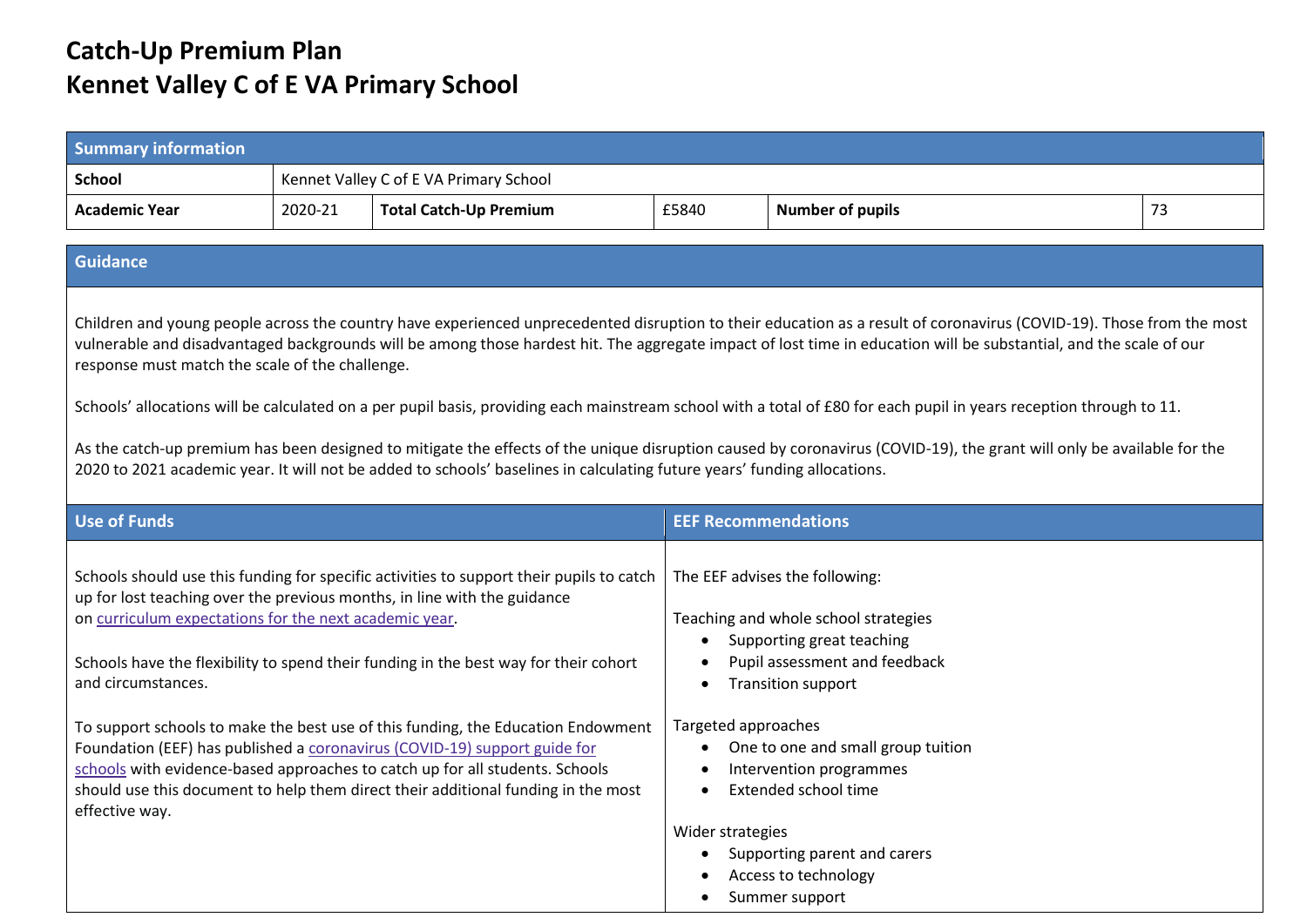|                | <b>Identified impact of lockdown</b>                                                                                                                                                                                                                                                                                                                                                                                                                                                                     |
|----------------|----------------------------------------------------------------------------------------------------------------------------------------------------------------------------------------------------------------------------------------------------------------------------------------------------------------------------------------------------------------------------------------------------------------------------------------------------------------------------------------------------------|
| <b>Maths</b>   | Specific content has been missed, leading to gaps in learning and stalled sequencing of journeys. Children still have an appetite for maths and lockdown has<br>not affected their attitudes however they are quite simply, 'behind'.<br>Recall of basic skills has suffered - children are not able to recall addition facts, times tables and have forgotten once taught calculation strategies. This is<br>reflected in arithmetic assessments.                                                       |
| <b>Writing</b> | Children haven't necessarily missed 'units' of learning in the same way as Maths, however they have lost essential practising of writing skills. GPS specific<br>knowledge has suffered, leading to lack of fluency in writing. Those who have maintained writing throughout lockdown are less affected, however those<br>who evidently did not write much have had to work additionally hard on writing stamina and improving their motivation due to the lack of fluency in their<br>ability to write. |
| <b>Reading</b> | Children accessed reading during lockdown more than any other subject. This is something that was more accessible for families and required less teacher<br>input. However, children are less fluent in their reading and the gap between those children that read widely and those children who don't is now<br>increasingly wide. The bottom tier of readers have been disproportionately affected.                                                                                                    |
| Non-core       | There are now significant gaps in knowledge - whole units of work have not been taught meaning that children are less able to access pre-requisite<br>knowledge when learning something new and they are less likely to make connections between concepts and themes throughout the curriculum. Children<br>have also missed out on the curriculum experiences e.g. trips, visitors and powerful curriculum moments.                                                                                     |

## **Planned expenditure -** The headings below are grouped into the categories outlined in the Education Endowment Foundation's coronavirus support guide for schools)

|  | i. Teaching and whole-school strategies |  |
|--|-----------------------------------------|--|
|--|-----------------------------------------|--|

| <b>Desired outcome</b>                                                                                                                                                                                                                                                                                                                                                                                                                                                                                                                                                                             | Chosen approach and anticipated cost                                                                                                                                                                                                                                                                                                                   | Impact (once reviewed)                                                                                                                                                                                  | <b>Staff lead</b> | <b>Review</b><br>date? |
|----------------------------------------------------------------------------------------------------------------------------------------------------------------------------------------------------------------------------------------------------------------------------------------------------------------------------------------------------------------------------------------------------------------------------------------------------------------------------------------------------------------------------------------------------------------------------------------------------|--------------------------------------------------------------------------------------------------------------------------------------------------------------------------------------------------------------------------------------------------------------------------------------------------------------------------------------------------------|---------------------------------------------------------------------------------------------------------------------------------------------------------------------------------------------------------|-------------------|------------------------|
| <b>Reducing class size</b><br>Information about Reducing Class sizes from Education Endowment<br><b>Foundation</b><br>As the size of a class or teaching group gets smaller it is suggested that<br>the range of approaches a teacher can employ and the amount of<br>attention each student will receive will increase, improving outcomes for<br>pupils.<br>Reducing class size appears to result in around three months' additional<br>progress for pupils, on average. Intuitively, it seems obvious that reducing<br>the number of pupils in a class will improve the quality of teaching and | Rather than 3 classes, we will run 4<br>smaller classes for the rest of the school<br>year (Nov2nd 2020 to July 2021). 1 Part<br>time teacher will start to work full time<br>to enable to the school to do this. There<br>is an additional cost of £14,784.48,<br>which the Covid catch up fund will pay<br>for £5840.00<br>Class sizes before change | Children, particularly vulnerable<br>learners will have made<br>accelerated progress in Reading,<br>Maths and English writing, which<br>will help them to make good<br>progress in other subject areas. | ER                | <b>July 2021</b>       |